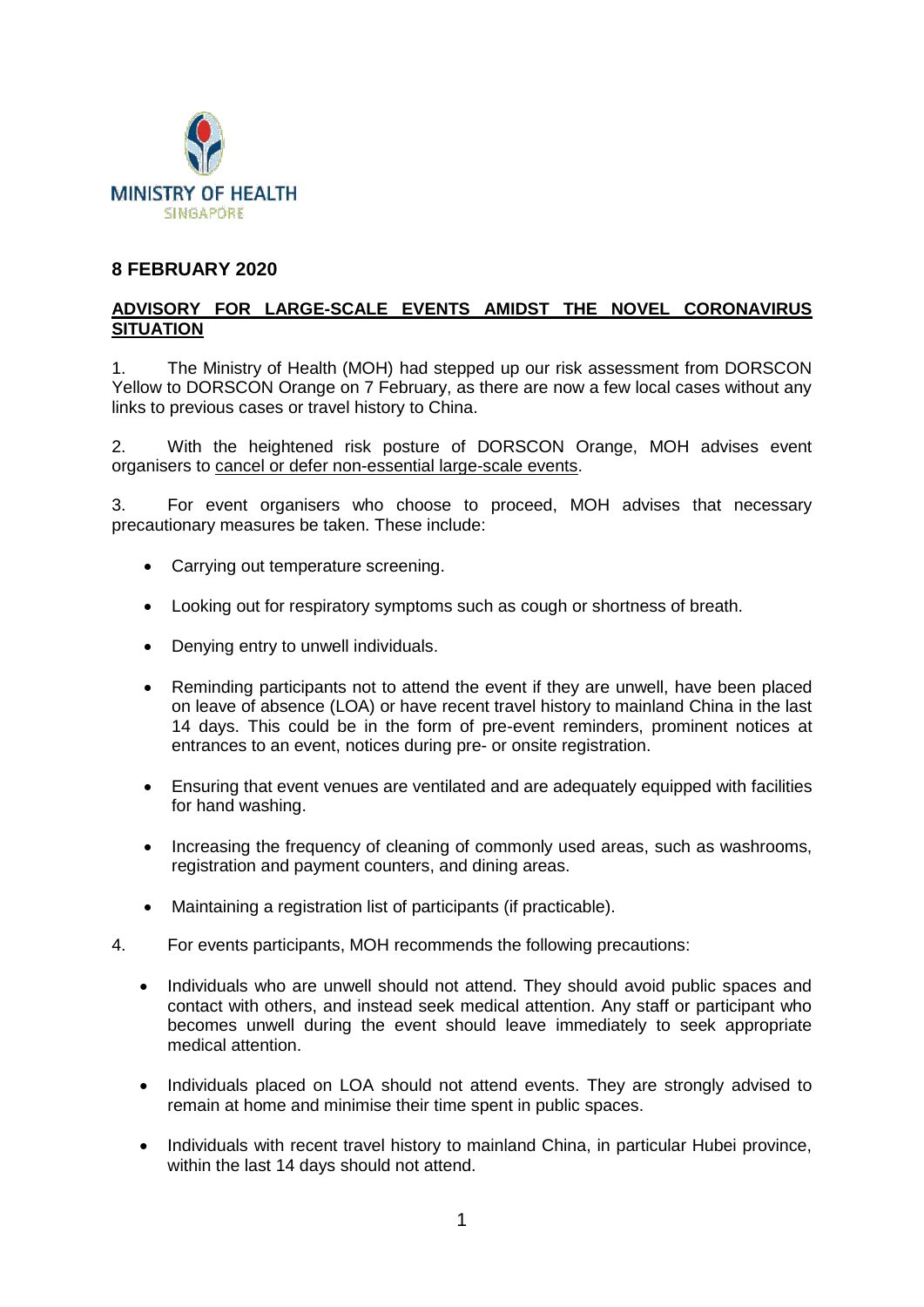- Individuals who are well do not need to wear masks.
- Individuals should remain vigilant and practise good personal hygiene, such as washing their hands regularly and avoiding touching their face.
- Avoid shaking hands with other event participants, and consider adopting alternative greetings.

5. As the 2019 novel coronavirus situation is evolving rapidly, MOH will continue to monitor the situation closely, and provide updates and further advice when necessary.

6. For the latest information on the 2019 novel coronavirus situation, please visit the Singapore Ministry of Health website at [www.moh.gov.sg.](http://www.moh.gov.sg/)

### **MINISTRY OF HEALTH 8 FEBRUARY 2020**